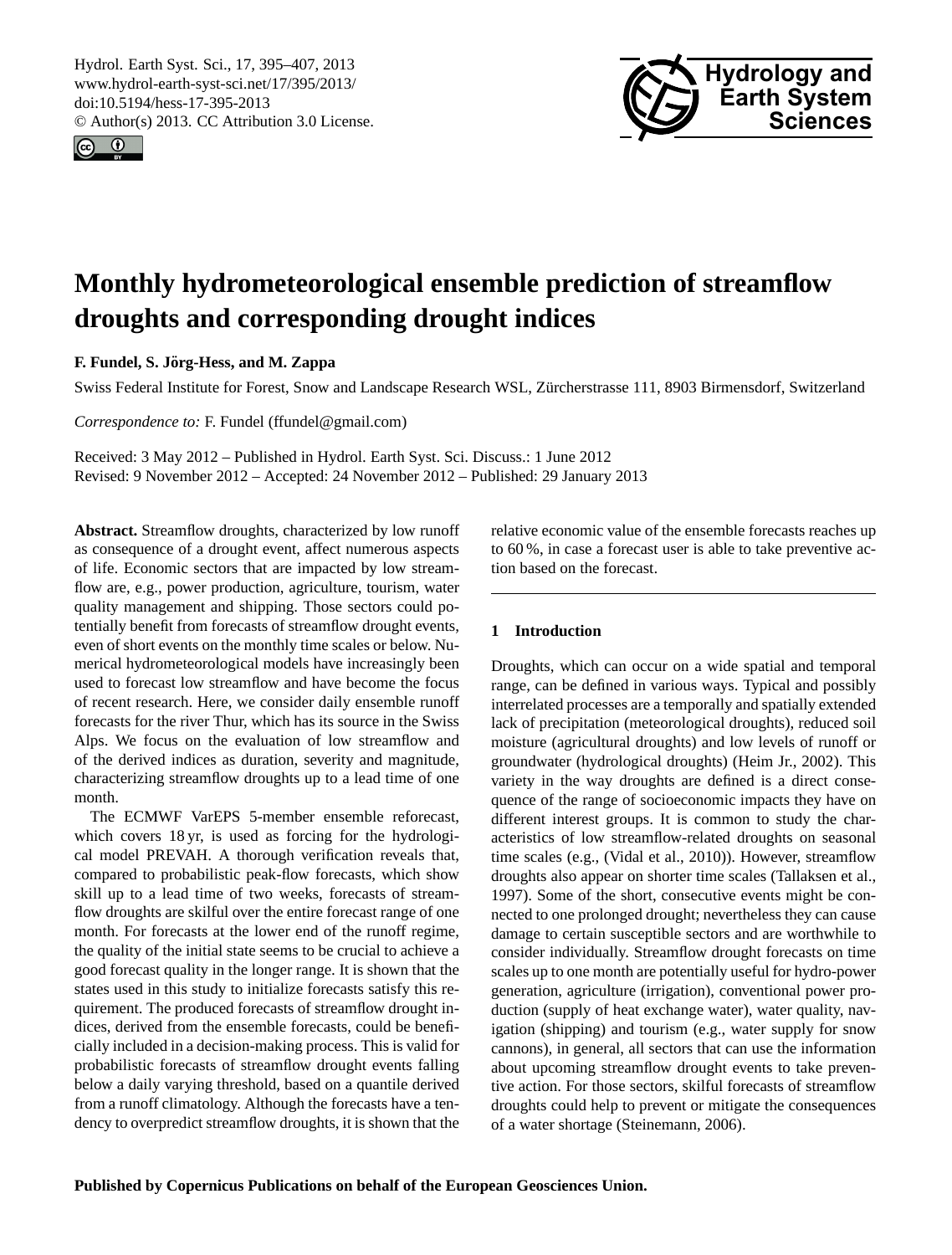Generally, two approaches to predict properties of low streamflow events in the long range can be discerned. First, stochastic approaches that relate the current state of a catchment and potential predictors to what has been observed in the past, to infer the likelihood of low streamflow within the prediction period. These include regression techniques [\(Mor](#page-11-1)[eira et al.,](#page-11-1) [2008;](#page-11-1) Cebrián and Abaurrea, [2011;](#page-11-2) [van Ogtrop](#page-12-3) [et al.,](#page-12-3) [2011\)](#page-12-3), time series models [\(Lohani and Loganathan,](#page-11-3) [1997;](#page-11-3) [Chung and Salas,](#page-11-4) [2000;](#page-11-4) [Mishra and Desai,](#page-11-5) [2005;](#page-11-5) [Bordi](#page-11-6) [and Sutera,](#page-11-6) [2007\)](#page-11-6), and neural network techniques [\(Kim and](#page-11-7) Valdés, [2003;](#page-11-7) [Mishra and Desai,](#page-11-8) [2006;](#page-11-8) [Morid et al.,](#page-12-4) [2007\)](#page-12-4). Also procedures identifying correlations of drought events with teleconnection patterns [\(Tadesse et al.,](#page-12-5) [2005;](#page-12-5) Özger [et al.,](#page-12-6) [2012\)](#page-12-6) or certain weather types [\(Fleig et al.,](#page-11-9) [2011\)](#page-11-9) can be used to indicate potential drought events. [Cancelliere et al.](#page-11-10) [\(2006\)](#page-11-10) and [Hwang and Carbone](#page-11-11) [\(2009\)](#page-11-11) used autoregressive models not only to predict drought indices but additionally to quantify the uncertainty of their prediction. Drought indices inferred from statistically downscaled atmospheric models [\(Cacciamani et al.,](#page-11-12) [2007\)](#page-11-12) also have proven predictive quality.

The second, less common approach for the long-range prediction of droughts involves a coupled atmospheric– hydrological model. [Wood et al.](#page-12-7) [\(2002\)](#page-12-7) employ monthly forecasts from a global atmospheric model to drive a gridbased hydrological model that produces reasonable predictions of low streamflow up to several months in advance. The refined systems of [Li et al.](#page-11-13) [\(2008\)](#page-11-13) and [Luo and Wood](#page-11-14) [\(2007\)](#page-11-14) were able to predict average monthly drought conditions up to three months ahead.

In this study, we assess the quality of forecasts of hydrological droughts, characterized by low streamflow, for a lead time of up to one month. Streamflow is an appealing measure for droughts as it combines different catchment aspects, ranging from the input of precipitation to storage and transfer processes. By coupling or forcing hydrological with meteorological models, useful peak-flow predictions for a shorter forecast range are possible. As the predictability of an event mainly depends on its lifetime [\(Hirschberg et al.,](#page-11-15) [2011\)](#page-11-15), peak-flow forecasts rarely show skill beyond 10 days. This, however, depends on the catchment characteristics, as well as the quality of the models involved and the observations needed for an appropriate initialization [\(Webster et al.,](#page-12-8) [2010;](#page-12-8) [Fundel and Zappa,](#page-11-16) [2011\)](#page-11-16). Streamflow droughts on the other hand are generally rather persistent phenomena. This is why predictions could potentially still be valuable in the longer range. It might therefore be worthwhile investigating their properties at lead times long after peak-flow predictions have lost their value. The value of forecasts can be increased if additionally the prediction uncertainty is quantified, e.g., by using a meteorological ensemble prediction system (EPS) or a multi-model ensemble [\(Cloke and Pappenberger,](#page-11-17) [2009\)](#page-11-17) or multiple hydrological models maybe applying different model parameterizations [\(Rings et al.,](#page-12-9) [2012\)](#page-12-9).

This study introduces several new aspects of forecasting streamflow droughts such as, compared to existing studies on

streamflow drought, a high temporal resolution and an ensemble approach to include forecast uncertainty. Daily predictions of streamflow drought up to a lead time of one month, employing the VarEPS ensemble reforecast [\(Vitart](#page-12-10) [et al.,](#page-12-10) [2008b\)](#page-12-10) from the European Centre for Medium-Range Weather Forecast (ECMWF) as forcing for the hydrological model PREVAH [\(Viviroli et al.,](#page-12-11) [2009\)](#page-12-11), are assessed. Compared to the above-mentioned studies on the prediction of hydrological droughts, a higher temporal resolution is examined. The daily mean catchment runoff forecasts of 32-day lead time were produced in the period from 1991–2008, providing a large sample size and hence a robust estimation of forecast value. A further new aspect is the evaluation of forecasts regarding the lower end of the flow regime by considering indices describing low streamflow scenarios, namely duration, severity and magnitude. Below normal levels of streamflow can have socioeconomic impacts at all times of the year, also in seasons that are generally not associated with water shortages. To address this, a daily varying threshold based on past observations of streamflow is used to indicate streamflow droughts. Compared to monthly average forecasts of drought indicators, the here considered forecasts could be potentially useful for a new group of users, especially forecast users that are affected by short events and users that can take preventive action having a relatively short warning lead time. To estimate the value for a variety of users, the resulting forecasts are evaluated in terms of their economic value.

## **2 Data and methodology**

#### **2.1 Domain**

The domain chosen for this study is the pre-alpine catchment of the Thur River located in the north-eastern part of Switzerland. The Thur River has a length of 127 km and discharges into the Rhine River. The catchment is  $1696 \text{ km}^2$  in area, and its vertical extent is from 356 at the gauging station in Andelfingen to 2503 m a.s.l. at the top of the Säntis. The mean altitude is 769 m a.s.l.; 25 % of the catchment lies above 1000 m a.s.l and 0.6 % above 2000 m a.s.l. The submontane climate is relatively cool, and the runoff-generating processes from autumn to spring are affected by snowfall and melt processes. The annual average precipitation amount is about 1500 mm and mainly falls during the summer months. Figure [1](#page-2-0) shows the monthly catchment average temperature mean and precipitation sum in the study period 1991–2008. Due to the vertical extension of the catchment topography, the values can differ largely within the catchment. Average values of other meteorological variables and their height distributions are given in [Gurtz et al.](#page-11-18) [\(1999\)](#page-11-18). Figure [2](#page-3-0) (left) shows some lower quantiles of catchment runoff, measured at the gauging station in Andelfingen from 1991–2008 using a gliding window of 31 days centered on the date of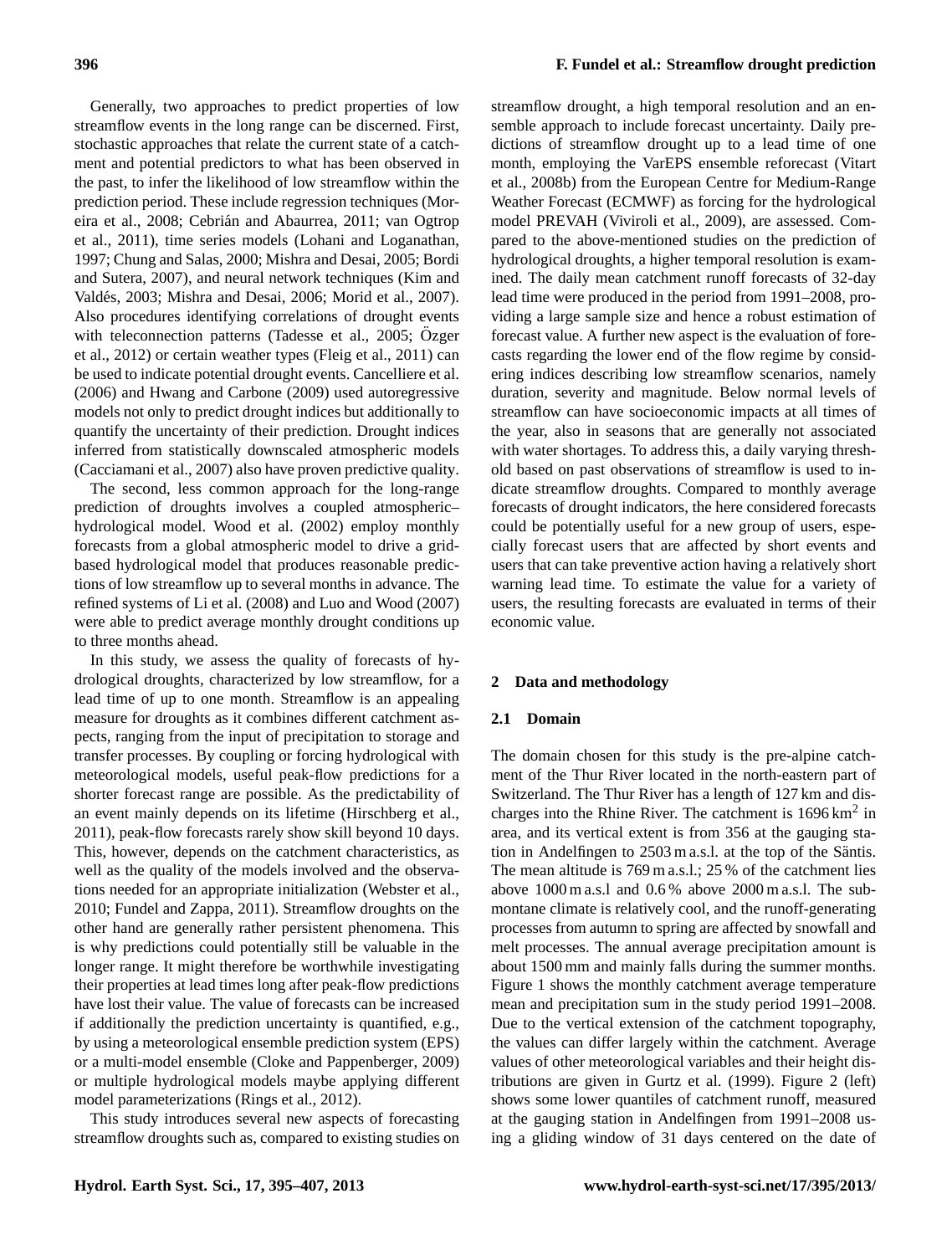

<span id="page-2-0"></span>**Fig. 1.** Thur catchment average mean monthly temperature (solid line) and precipitation sum (bars) in the study period 1991–2008. The dashed lines and vertical bars show one standard deviation.

interest. The maximum of runoff in April can be attributed to snowmelt. The runoff minima from September to February, depending on the considered quantile, are caused by the combination of less precipitation and snow accumulation.

This catchment, which is relatively large for Alpine conditions, was chosen as in smaller catchments streamflow drought rarely occurs over a longer period. In small catchments, low streamflow events are easily interrupted by smallscale precipitation events, which complicates the evaluation of longer-lasting events. A large catchment is therefore thought to be more appropriate to demonstrate the forecast value for longer events happening within the range of one month. Besides that, the runoff regime is relatively unaffected by human influences; i.e., no reservoirs or weirs are installed [\(Gurtz et al.,](#page-11-18) [1999\)](#page-11-18) that could potentially alter the runoff during periods of low streamflow.

#### **2.2 Meteorological forcing**

The unified variable resolution ensemble prediction system VarEPS [\(Vitart et al.,](#page-12-12) [2008a,](#page-12-12)[b\)](#page-12-10) operated by the ECMWF produces each week a global, 51-member forecast with a lead time of 32 days. Its horizontal resolution is 50 km for the first 10 days and 80 km in the remaining 11–32 days. From day 10 onwards, the atmospheric model is coupled to an oceanic model. The motivation for varying the resolution is to benefit from the higher resolution in the early forecast range at longer lead times. At the time of this study, the forecasts were issued for Thursday at 00:00 UTC and were archived in timesteps of 6 h.

With each run of the operational VarEPS, an ensemble reforecast is started for the same day of the year over the past 18 yr, and also ranges over 32 days. The reforecasts share the same model version as the forecasts and are meant to capture the same model errors, e.g., to allow for an efficient post-processing, a more robust evaluation of forecast skill and a more target-oriented model development. The VarEPS reforecast dataset consists of 954 (18 yr  $\times$  53 initializations per year) ensemble forecasts. Unlike the operational forecast, the reforecasts have 5 ensemble members only, initialized with states taken from the ECMWF global reanalysis ERA-Interim or from ERA40. More detailed information about the history of model developments is available at [http://www.](http://www.ecmwf.int/products/data/technical/model_id/index.html) [ecmwf.int/products/data/technical/model](http://www.ecmwf.int/products/data/technical/model_id/index.html) id/index.html.

For this study the VarEPS 5-member reforecast is used to drive the hydrological model. Fields of wind speed, 2 m temperature, 2 m dew point, sunshine duration, surface albedo and solar radiation are required as input. To meet the grid size of the hydrological model of  $500 \text{ m} \times 500 \text{ m}$ , a downscaling was performed, based on a bilinear interpolation [\(Gurtz et al.,](#page-11-18) [1999;](#page-11-18) [Viviroli and Gurtz,](#page-12-13) [2007\)](#page-12-13). Temperature was adjusted according to elevation, assuming a lapse rate of 0.65 ◦C/100 m [\(Jaun and Ahrens,](#page-11-19) [2009\)](#page-11-19).

#### **2.3 Hydrological model**

Runoff predictions were generated using the semi-distributed hydrological model Precipitation Runoff EVApotranspiration Hydrotope (PREVAH, [Viviroli et al.,](#page-12-11) [2009\)](#page-12-11), with VarEPS as the meteorological forcing. PREVAH consists of hydrological response units (HRUs) and a runoff generation module based on the HBV model (Bergström and Forsman, [1973\)](#page-11-20), taking account of the spatial distribution. Information on PREVAH physics and the parameterization is given in [Gurtz et al.](#page-11-18) [\(1999\)](#page-11-18) and [Viviroli and Gurtz](#page-12-13) [\(2007\)](#page-12-13). PRE-VAH's parameter setting was conditioned by matching the produced runoff to observed runoff at the gauging station in Andelfingen for the period from 1995–2000. This optimization was performed with a focus on the average flow volume. PREVAH runs in hourly time steps. For this study, however, only daily mean runoff is considered. The setup of PREVAH adopted for the Thur basin is the same as the one used in [Fun](#page-11-16)[del and Zappa](#page-11-16) [\(2011\)](#page-11-16) and [Zappa and Kan](#page-12-14) [\(2007\)](#page-12-14). In the latter publications the calibration and verification of the modeled runoff against the observed runoff, the water balance components, and hydrographs are presented.

Initial conditions for each forecast run were obtained from a continuous reference simulation forced with meteorological surface observations from 12 measurement sites, 6 within and 6 outside a distance of 100 km to catchment. The initial states contain information about the water storage in the different modules of each HRU. To highlight the quality of the initial conditions, Fig. [2](#page-3-0) shows a comparison of the reference simulation and the runoff observed at the gauging station in Andelfingen for the low runoff regime. The seasonal cycle and the runoff volume concur well. The evaluation of daily mean runoff from the reference simulation during the study period 1991–2008 results in a mean error of  $-0.003$  mm h<sup>-1</sup> (-3%), a Nash-Sutcliffe coefficient [\(Nash](#page-12-15) [and Sutcliffe,](#page-12-15) [1970\)](#page-12-15) of 0.87 respectively 0.88 using logarithmized runoff.

When investigating forecasts of observations of hydrological droughts, a smoothing or pooling algorithm, spanning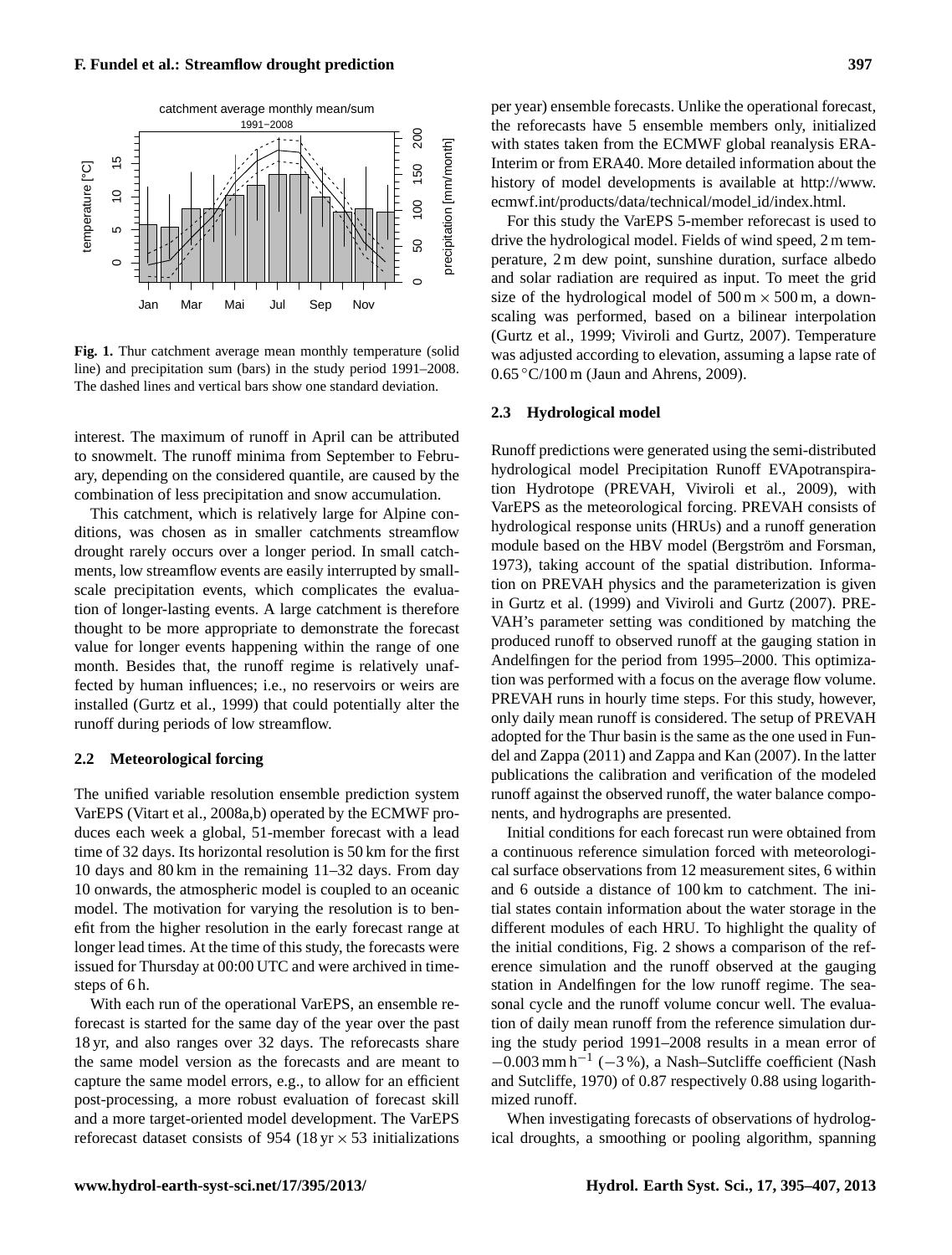

<span id="page-3-0"></span>**Fig. 2.** Lower runoff quantiles for the Thur catchment from gauge measurements (left) and the hydrological reference run (right). The quantiles were calculated for daily mean runoff and non-exceedance probabilities of 1 %, 5 %, 15 % (dashed line) and 50 %, utilizing a window of 31 days around the day of interest.

several days, is often applied to the data in order to avoid counting several short events that belong to the same largerscale drought. Here, however, no further smoothing of the daily forecasts is applied, mainly in order to evaluate the predictive capability of the hydrometeorological prediction system that has the potential to simulate short-term variability in runoff but also due to the fact that shorter events of abnormally low streamflow can lead to economic losses as well.

#### <span id="page-3-2"></span>**2.4 Characterization of hydrological droughts**

Streamflow droughts are generally characterized by the indices duration (time between onset and offset), severity (cumulative water deficit) and magnitude (severity/duration) [\(Tallaksen et al.,](#page-12-1) [1997;](#page-12-1) [Hisdal and Tallaksen,](#page-11-21) [2000;](#page-11-21) [Hisdal](#page-11-22) [et al.,](#page-11-22) [2001;](#page-11-22) [Smakhtin,](#page-12-16) [2001;](#page-12-16) [Zaidman et al.,](#page-12-17) [2002;](#page-12-17) [Fleig](#page-11-23) [et al.,](#page-11-23) [2006;](#page-11-23) [Nalbantis and Tsakiris,](#page-12-18) [2008;](#page-12-18) [Mishra and Singh,](#page-11-24) [2010;](#page-11-24) [Yoo et al.,](#page-12-19) [2011\)](#page-12-19). Defining hydrological droughts solely by considering those indices requires the assignment of a runoff threshold. Whenever the predicted or observed runoff falls below that threshold, this counts as an event of streamflow drought. Figure [3](#page-3-1) illustrates the streamflow drought indices drawn from an observed or forecast hydrograph, with indices being dependent on the choice of the threshold. It is, however, not obvious where the threshold should be set. Some stakeholders sensitive to low streamflow may be interested in a constant threshold, e.g., a power plant that requires a certain amount of water for cooling. Others might be affected by droughts only in certain seasons, e.g., tourism. To meet both concerns, a variable, quantile-based streamflow drought threshold was selected. The threshold was calculated individually for each day of the year, using runoff from the 18-yr study period and a gliding 31-day window around the date of interest. This implicates that events are classified as streamflow drought in parts of the year associated with higher runoff, which would not be considered as streamflow drought events in other, drier parts of the year. However, in this study streamflow drought is interpreted as



<span id="page-3-1"></span>**Fig. 3.** Illustration of the streamflow drought indices considered in this study. The solid line is the observed or forecast runoff, i.e., in certain periods, above or below the streamflow drought detection threshold (dashed line). For each forecast member of each 32-day forecast and the corresponding observation, the longest consecutive period below the threshold (streamflow drought duration) is evaluated. The water deficit during this period (severity, shaded area) is the cumulative difference between the threshold and runoff. The quotient of severity and duration, called magnitude, is evaluated as well. Timing is defined as the moment when half of the event has happened.

exceptionally low with respect to what is expected in a certain part of the year. The actual quantile chosen for the varying threshold is selected later, based on the quality of the forecasts of derived streamflow drought indices and the robustness of the results.

In addition, the quantile-based threshold was calculated separately for observed and forecast runoff, using either an observation climatology or a climatology assembled of past forecasts. This is a very simple way to correct for systematic additive error (bias) in runoff forecasts. Using the same threshold for observations and forecasts would possibly result in a systematic over- or under-forecasting of streamflow drought events. By choosing separate thresholds for observed and for forecast runoff based on the same frequency of occurrence, we can assure this bias will not affect the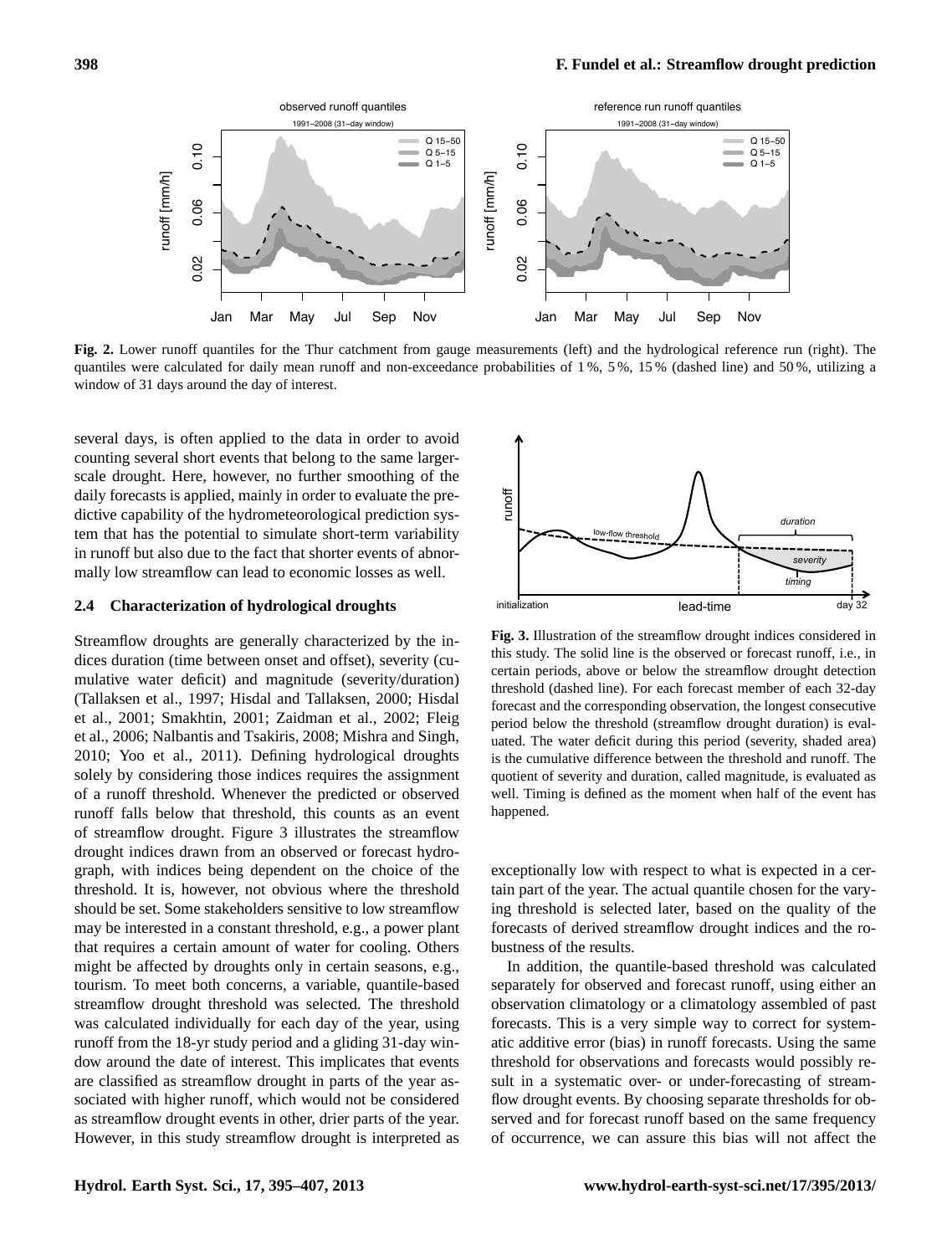verification results of streamflow drought duration. Possible nonlinearities in the prediction bias could, however, influence the verification results of streamflow drought severity and magnitude. Besides that, the forecast error could vary with lead time. Therefore, a lead time dependency of the streamflow drought threshold was implemented by deriving the threshold from a climatology of forecasts stratified by its lead time. After all, a bias could be removed by, e.g., statistical post-processing. However, well-calibrated forecasts of rare events require a large training dataset, which is why this simple method is preferred.

Within the 32-day forecast range, the events of observed or forecast runoff falling below the streamflow drought threshold were detected and the streamflow drought indices were calculated. In addition to that, the timing of each streamflow drought event was calculated as the center time between onset and end of an event. If more than one event was detected within a forecast interval of 32 days, the longest consecutive period of low streamflow was considered as the forecast/observed event. Forecast and observed events do not necessarily have to overlap, neither between forecast and observation nor between the ensemble forecast members. The forecast system is reduced with the objective to answer the following questions: what is the longest expected streamflow drought event within the next 32 days and was such an event observed? In the case of probabilistic forecasts, the question is different: what is the probability of exceeding a streamflow drought event of  $x$  days duration ( $y$  mm severity;  $y/x$  mm day<sup>-1</sup> magnitude) within the next 32 days? By doing so, an imprecise timing of the forecast low streamflow event does result in a less strong degradation of the verification score. For events truncated by the limited forecast range of 32 days, an influence on the verification score caused by deficiencies in forecast timing cannot be excluded. In the here used forecast data, 29 % of the events are still prevalent at the end of the forecast range at day 32.

Duration, severity and magnitude of streamflow droughts are clearly not independent as they are all calculated from the same set of events. For example an event of long duration is likely to be very severe as well. Their forecast performances are therefore expected to be similar. Still, the different indices should reflect the demands of different interest groups to a streamflow drought forecast. For hydro-power production, for example, the severity might be of paramount interest, whereas for power-plant cooling the duration is more crucial.

## **2.5 Verification scores**

The focus of the verification of ensemble streamflow drought index forecasts is set on the value they have for potential forecast users. A score, designed to give the value of a forecast depending on the vulnerability of a forecast user to a certain event, is the relative value or value score [\(Murphy,](#page-12-20) [1977;](#page-12-20) [Richardson,](#page-12-21) [2000;](#page-12-21) [Roulin,](#page-12-22) [2007\)](#page-12-22). The user is supposed

to take preventive action whenever a forecast is issued with a probability exceeding the user's personal cost-loss ratio. Loss is the customers expense when being struck by an event without any preparation. Cost is what the user would spend on taking preventive action. The value score then gives the relative economic gain for the user when following the advice of the forecast, compared to having only the climatological event frequency as a basis for decision-making. The value score varies between  $\leq 0$  (no additional forecast value) and 1 (perfect forecast). Note that even if the value score equals 1, the user still has to bear the costs for taking preventive action. The value score is calculated for probabilistic forecasts of exceeding a threshold. It gives a value for each possible probability the prediction system can issue, depending on the cost-loss ratio. The upper envelope of all value curves gives the value of the prediction system.

Another score, designed to give an intuitive measure of the prediction system performance, is the generalized discrimination score, or two alternatives forced choice score (2AFC) [\(Mason and Weigel,](#page-11-25) [2009;](#page-11-25) [Weigel and Mason,](#page-12-23) [2011\)](#page-12-23). The score is based on pairs of observations and forecasts. It reflects the forecast performance in discriminating between different observations. An appealing property of the score is its applicability for ensemble, probabilistic, dichotomous, polychotomous or continuous forecasts and corresponding observations. Here, as an illustration, we give the formulation for probabilistic forecast; for all other possible combinations of forecast and observation type, referred to [Mason](#page-11-25) [and Weigel](#page-11-25) [\(2009\)](#page-11-25) and [Weigel and Mason](#page-12-23) [\(2011\)](#page-12-23). Let  $n_1$  be the number of observed events  $i, n_0$  the number of nonevents j. With  $p_{1,i}$  respectively  $p_{0,i}$  as forecast probabilities for events that respectively did not occur, the 2AFC score is calculated as

$$
2AFC = \frac{1}{n_0 n_1} \sum_{i=1}^{n_0} \sum_{j=1}^{n_1} I(p_{0,i}, p_{1,j})
$$
 (1)

applying the rule

$$
I(p_{0,i}, p_{1,j}) = \begin{cases} 0.0 \text{ if } p_{1,j} < p_{0,i} \\ 0.5 \text{ if } p_{1,j} = p_{0,i} \\ 1.0 \text{ if } p_{1,j} > p_{0,i}. \end{cases} \tag{2}
$$

A 2AFC score above 50 % is reached if the forecast is better than a guess based on climatology, hence skilful, assuming that the forecast/observation sample is representative for the climatological regime. A perfect forecast scores 100 %. The 2AFC score gives an intuitive measure of the frequency of correct forecasts. Here, the 2AFC score is used to evaluate ensemble predictions against observed runoff, or probabilistic predictions (probabilities to exceed a threshold) against dichotomous (i.e.,  $\in \{0, 1\}$ ) observed outcomes, depending on the context.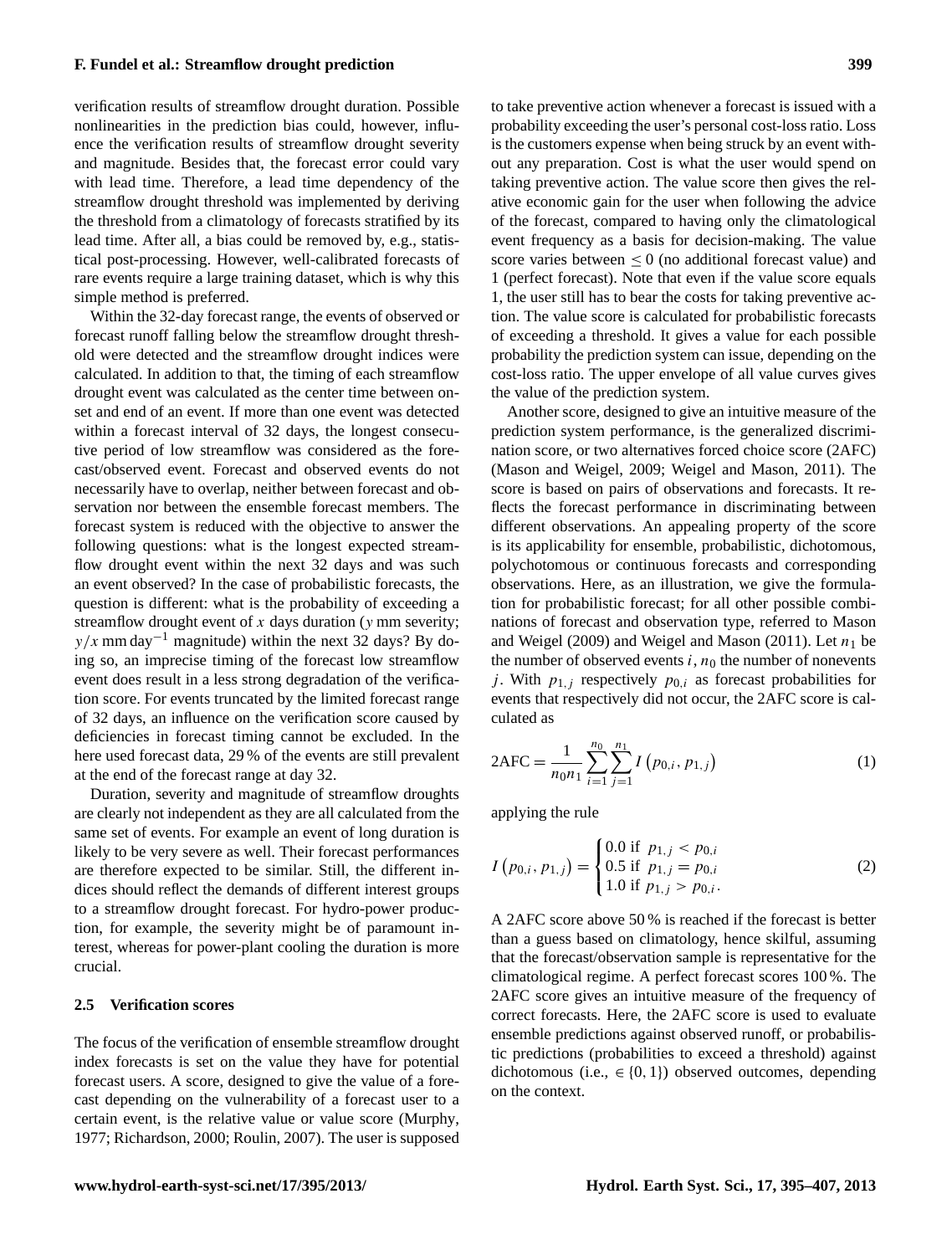

<span id="page-5-0"></span>**Fig. 4.** 2AFC and maximum relative value scores for the Thur VarEPS/PREVAH daily mean runoff forecasts up to a lead time of 32 days. In the study period 1991–2008, probabilities of the ensemble forecasts to exceed different, quantile-based, varying thresholds are verified.

# **3 Results**

In this section, the forecast quality for different flow regimes is evaluated on a daily basis as well as for scenarios described by the streamflow drought indices. This comprises the choice of a daily varying streamflow drought detection threshold and the assessment of the quality and impact of the initial conditions. The economic value of streamflow drought index forecasts is given for different interest groups.

## **3.1 Extended lead-time forecast quality**

One basic hypothesis of this study is the better predictability of low streamflow events than peak-flow events. As a consequence, longer range forecasts of streamflow droughts should prove useful for end users. To back up this hypothesis, it is tested how well the forecast system can predict the probability to exceed different thresholds, from very low to very high runoff, depending on the forecast lead time. A number of ascending quantiles from the complete gauged Thur runoff time series available are used as thresholds. The thresholds are, as described in Sect. [2.4,](#page-3-2) calculated on a daily basis. Some of the lower quantiles can be seen in Fig. [2.](#page-3-0) Figure [4a](#page-5-0) shows the 2AFC score for forecast probabilities to exceed these thresholds for lead times from 1 to 32 days. The results support the hypothesis. Peak flow forecasts, i.e., exceedance probabilities for the 80th quantile and above, show very little to no skill past about day 15. In contrast, probabilistic low streamflow forecasts, e.g., for the 20th quantile, are skilful up to the end of the forecast range. At low thresholds, the forecast quality decreases less rapidly with growing lead time. A very similar picture is obtained when using the relative value score. Figure [4b](#page-5-0) shows the maximum of this score for any cost/loss ratio. Peak-flow forecasts show no relative value past a lead time of 15 days, whereas probabilistic forecasts of low streamflow are valuable over the entire forecast range. Relative values greater than 0.6 are possible up to a lead time of 15 days and more than 0.1 at 32 days. For both plots in Fig. [4,](#page-5-0) not significantly skilful score values are colored white. This was tested by resampling the underlying verification data 1000 times with replacement and applying a t-test with a confidence level of 0.95 to see whether the score mean was significantly larger than the smallest value considered as skilful.

The long-term predictability of streamflow drought events might be attributed to the persistence of the initial state of the model. Conceptually, the recession rate of streamflow is a function of the streamflow itself (e.g., [Kirchner,](#page-11-26) [2009\)](#page-11-26). The lower the streamflow, the slower any further reduction occurs. Consequently, a good initialization of the prediction model is especially crucial for forecasts of streamflow drought events. If the initialization leads to a surplus of runoff, for example, the streamflow drought threshold might not be crossed within the forecast range or, at least, the forecast timing would be poor.

The dependence of forecast quality (in terms of the 2AFC) on the quality of the initial state for high and low runoff regimes is shown for lead times from 1–32 days in Fig. [5.](#page-6-0) The plot shows the 90 % confidence limits (from 5 % to 95 %) found by random resampling of the dataset 1000 times with replacements. As no observations for the initial state variables are available, the separation between good and poor initial states is based on runoff. It is assumed that a good initial state, provided by the reference run, results in a predicted runoff close to the observed runoff. Hence, the difference in runoff between both is taken as a measure for the quality of the initial state. In order to get a clear signal, we consider an initial state as good if the predicted runoff at initialization deviates less than 25 % from the observed runoff, and as poor if it deviates more than 75 %. For both groups lowand high-flow regimes are considered separately by verifying the probability of daily runoff to exceed the 85th and the 15th quantile. In the low runoff regime, a good initial state can contribute to forecast skill over the complete forecast range of one month. The effect of a good initialization on the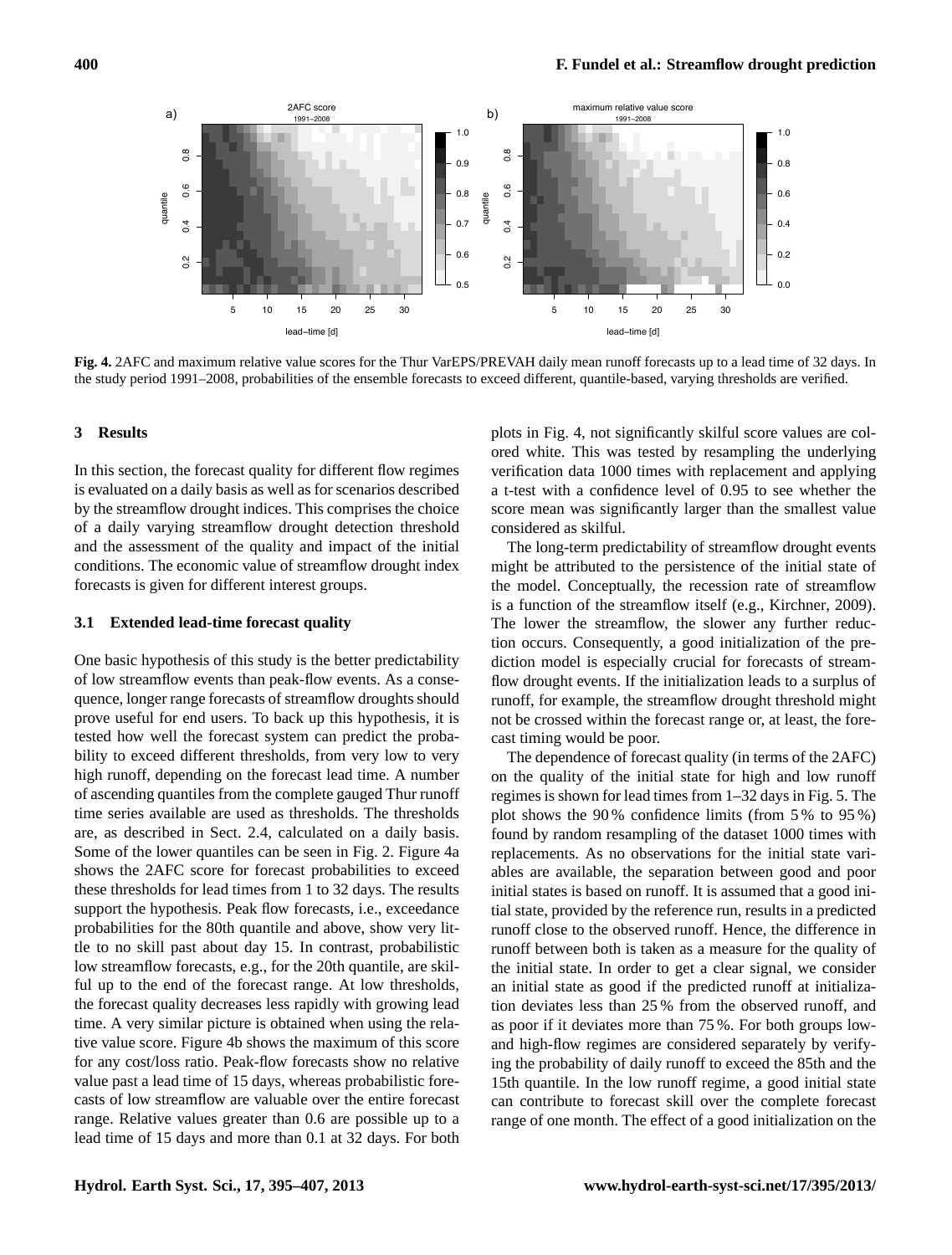

<span id="page-6-0"></span>**Fig. 5.** 2AFC scores of probabilistic VarEPS/PREVAH daily runoff forecasts for different lead time ranges, different exceedance thresholds and different initial states qualities. The polygons show the 90 % confidence interval, found by resampling 1000 times.

forecast of higher runoff is lost after about one week. This illustrates the importance of a good initialization, especially in the context of forecasting streamflow drought events.

# **3.2 Choice of the streamflow drought detection threshold**

To proceed from forecasts of daily runoff to forecasts of streamflow drought indices, a threshold needs to be selected. Therefore, the performance of low streamflow index ensemble predictions, according to the choice of thresholds used to define a streamflow drought event, is evaluated next. The result of this analysis should give an indication about which threshold would be most appropriate for the subsequent verification of the streamflow drought index forecasts. Figure [6](#page-7-0) shows the verification results of ensemble duration, severity and magnitude forecasts for streamflow drought detection thresholds from the varying 5th to 50th quantile of Thur runoff. The boxes indicate the range and inter-quartile range found by 1000 times random resampling of the dataset. For all indices, the overall forecast performance appears to be better if a lower threshold is chosen. Duration forecasts degrade most strongly with higher thresholds, but stay skilful with a 2AFC score of 67 % when using the 50th quantile. Severity forecasts reach a 2AFC score of about 70 % for the 50th quantile, and the magnitude forecast skill stays constant at about 72 % within the uncertainty bounds when varying the threshold. The decrease in forecast skill with increasing threshold can be attributed to the enlarged uncertainty in the forecast itself. The higher uncertainty about the score at lower thresholds is a result of the lower number of events. For the subsequent evaluation of streamflow drought index

forecasts, a threshold based on the varying 15th quantile is applied, resulting in 529 events detected for 954 ensemble forecasts (Fig. [6\)](#page-7-0). The choice of the 15th quantile is a compromise between the number of streamflow drought events and the significance of the findings regarding low streamflow. The runoff associated with the 15th quantile, i.e., the streamflow drought detection threshold used for our research catchment, can be deduced from Fig. [2.](#page-3-0) A distinct seasonal runoff maximum occurs in April due to the contribution of snowmelt. The yearly minimum is reached in October or November, when snow accumulation starts.

## **3.3 Streamflow drought indices prediction/observation**

As already shown, the quality of a streamflow drought forecast relies greatly on the quality of the representation of the catchment initial state in the hydrological model. This initial state is taken from a reference run, forced with meteorological surface observation. Usually, without having measurements of the state variables of hydrological models available, one way to infer the quality of the initial state is to look at a good reproduction of runoff by the reference run. Figure [7](#page-8-0) shows the occurrence (therefore indirectly the duration), severity and magnitude of streamflow drought events at the runoff gauge in Andelfingen during the study period 1991 to 2009, as observed or predicted by the reference run. As a streamflow drought detection threshold of varying quantiles is used, the events are distributed evenly over the year. The most severe events and the events of greater magnitude however mostly occur in late spring/early summer, when the runoff reaches the yearly maximum due to the contribution of melting snow. The high quality of the reference run already mentioned is also reflected in its representation of the streamflow drought indices. A high degree of agreement between observation and reference can be seen in the occurrence and timing of the events. High severities and magnitudes in the observations are also strong events in the reference run, although the absolute number can vary. Altogether, the initial states seem to provide a reasonable basis for the initialization of forecasts.

Ensemble forecasts of streamflow drought duration, severity and magnitude, utilizing a threshold based on the varying 15th quantile of runoff, are shown in Fig. [8](#page-8-1) together with the corresponding observations. The plot shows the range of the weekly started forecast streamflow drought indices, valid for the next month. To enhance readability the observed indices and the forecast ranges are concatenated. Duration and severity of the observed streamflow drought are contained well within the range of the ensemble, although it appears that the forecasts have a tendency to overpredict the events. The characteristics of duration, severity and magnitude forecasts are very similar to each other as they are derived from the same streamflow drought events. Note that, due to the weekly start of the forecast, each day is covered by three forecasts. A very long event is therefore captured by several forecast. For some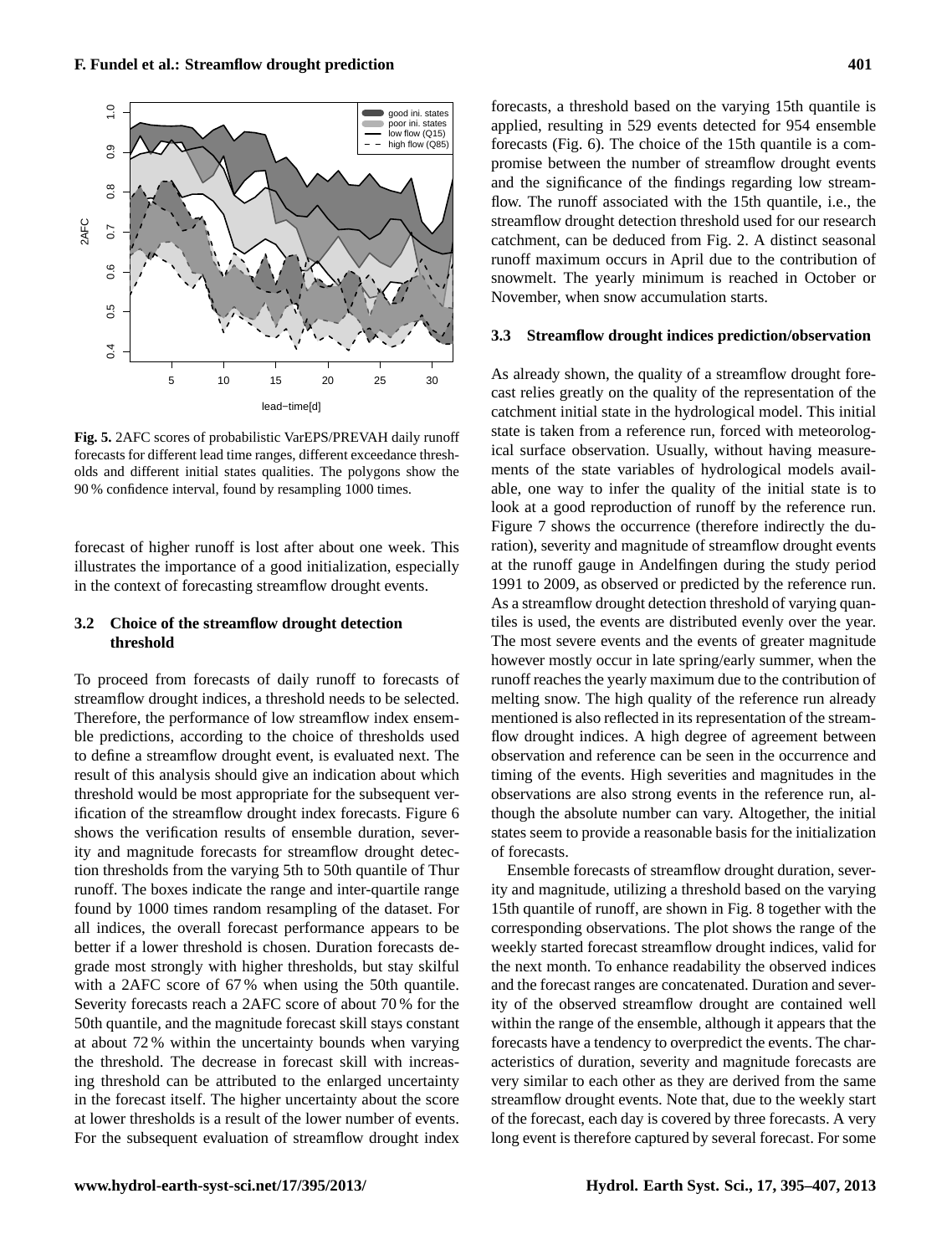

<span id="page-7-0"></span>**Fig. 6.** Overall performance of duration, severity and magnitude ensemble forecasts, subject to the chosen streamflow drought detection threshold for the Thur catchment. The boxes indicate the range, inter-quartile range and median of the 2AFC score, found by resampling the forecast in the verification period 1000 times. The number of observed streamflow drought events for each threshold is given in the legend.

forecasts such an event can exceed the forecast range, or a forecast might start during an event. As in observation and reference run, the occurrence of streamflow drought events is distributed equally over the year in the forecasts, which was expected as the detection threshold varies with season. One noticeable feature that can be seen in the ensemble forecasts and the observations is the distinct signal left by the 2003 drought caused by a heat wave that affected large parts of Europe [\(Beniston,](#page-11-27) [2004;](#page-12-24) Schär et al., 2004; [Zappa and Kan,](#page-12-14) [2007\)](#page-12-14).

The first impression of over-forecasting is confirmed by the rank histograms [\(Talagrand et al.,](#page-12-25) [1997\)](#page-12-25) in Fig. [9.](#page-9-0) A disproportionately large part of observations fall in the lower bins spanned by the ensemble members. This lack of reliability is most distinct for magnitude forecasts, and less for forecasts of duration and severity. However, the discrepancy between the forecast probability and the observed frequency is a type of error that could possibly be corrected for with a statistical post-processing. Such a model bias was partly corrected for by using separate detection thresholds for observations and for forecasts.

# **3.4 Relative economic value**

The economic value of probabilistic forecasts of streamflow droughts, exceeding different levels of duration, severity and magnitude was calculated for forecast probabilities using the 15th quantile streamflow drought detection threshold (Fig. [10\)](#page-9-1). Value scores  $> 0$  are shown for a variety of forecast

users, characterized by their individual cost-loss ratio. It appears that, for all thresholds and indices, valuable forecasts for certain user groups can be produced. Especially riskaverse forecast users with low cost-loss ratios would benefit from ensemble forecasts for events of long duration or high magnitude and severity. In contrast, forecasts of longer, more severe events have no additional value for users with higher cost-loss ratios. These users would benefit from probabilistic forecasts of less intense events. For all users with  $cost/loss$  ratios  $< 0.6$ , i.e., especially the risk-averse users, value scores  $> 50\%$  are possible. The same evaluation was performed for streamflow drought index forecasts using a higher or lower streamflow drought detection threshold (not shown). In accordance with Fig. [6,](#page-7-0) higher value scores are possible with the 5th quantile, and lower scores with the 50th quantile as detection threshold. The highest value score for each threshold is reached where the cost-loss ratio concurs with the climatological frequency of the event. This property of the value score is the reason for the shift to the left with increasing thresholds. The maximum of the value score, however, is not strongly dependent on the duration, severity or magnitude of the event and is here reaching values of 0.4– 0.6.

A direct comparison of the forecast quality of streamflow drought indices with the quality of probabilistic daily predictions as shown in Fig. [4](#page-5-0) is not possible, as streamflow drought events typically cover several days and no longer contain information about the lead time. The loss of predictive skill of daily probabilistic forecasts with growing lead time has already been addressed (Fig. [4\)](#page-5-0). In comparison, the maximum value score of probabilistic streamflow drought index forecasts is not strongly dependent on the duration, severity or magnitude of the event . As the timing of the streamflow drought events is not exactly specified, but is somewhere between day 1 and day 32, the value score for the events ranges around the lead time averaged value score of the probabilistic daily forecasts as shown in Fig. [4b](#page-5-0).

#### **3.5 Timing**

One drawback when forecasting streamflow drought indices instead of the full hydrograph is the lack of information obtained about the timing of the event. An approach to evaluate this forecast characteristic is to consider timing as the center time between event onset and end of the event or forecast, as described in Sect. 2.3 or Fig. [3.](#page-3-1) The median of the ensemble of forecast timings is evaluated against the observed timing. Due to the forecast range, the timing is restricted to 32 days, whereas this limit can only by reached by events starting on the last day of the forecast. A concentration of events will have a timing around 16 days, because the longer the event, the closer the timing has to be to the center of the forecast range.

The performance of the forecast system in predicting the timing of events is assessed by having a closer look at the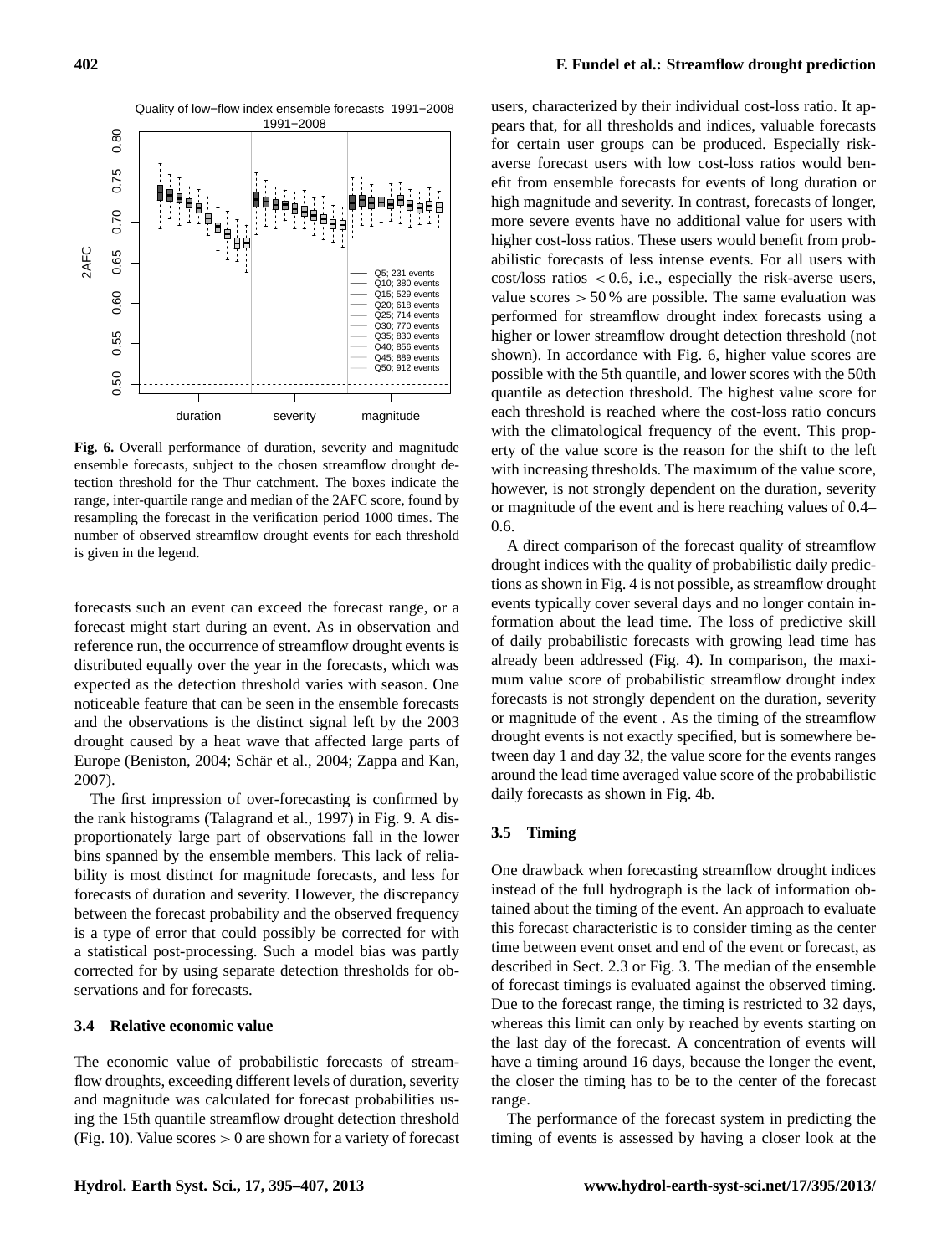

<span id="page-8-0"></span>**Fig. 7.** Periods of streamflow drought occurrence, with severity (**A** and **C**) and magnitude (**B** and **D**) indicated by colors. **(A)** and **(B)** are derived from the observed runoff, while **(C)** and **(D)** are derived from the reference run



<span id="page-8-1"></span>**Fig. 8.** Concatenation of weekly issued ensemble forecasts of streamflow drought duration, severity and magnitude from the 32-day lead time VarEPS-driven reforecasts (ensemble range shaded in gray), and corresponding observations (black line). The threshold to characterize a streamflow drought event is the varying 15th quantile of runoff. Although the forecasts and observations are not continuous, the data are presented as lines to enhance readability.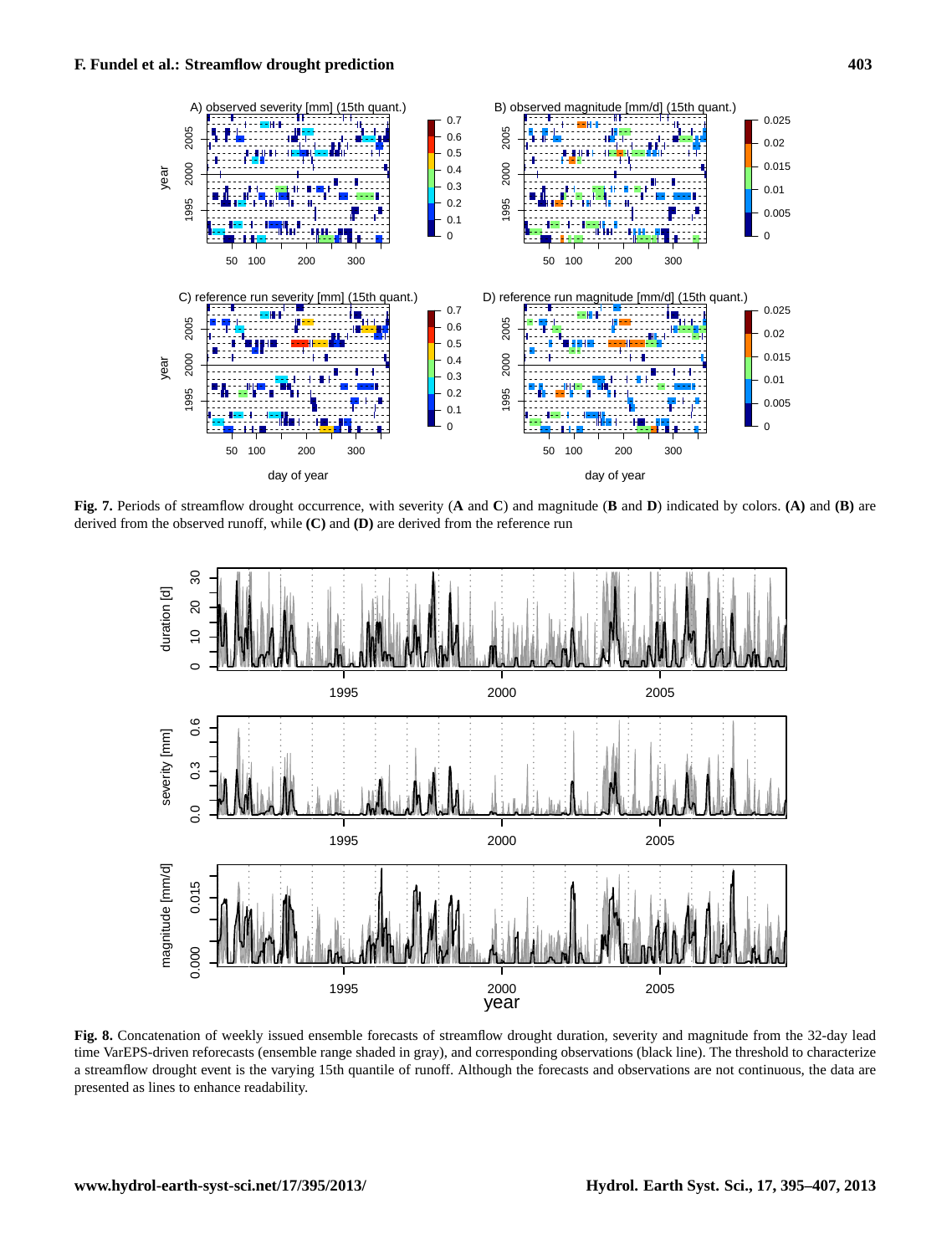

<span id="page-9-0"></span>**Fig. 9.** Rank histograms with 90 % confidence intervals of forecast duration, severity and magnitude. The histogram shows the number of observations attributed to each rank, i.e., the number of times observations lie within the 6 classes formed by the 5-member ensemble forecast. A well-calibrated ensemble prediction system would match the dashed line.



<span id="page-9-1"></span>**Fig. 10.** Relative economic value of Thur ensemble forecasts of streamflow drought duration, magnitude and severity (columns) using the varying 15th quantile of runoff as the streamflow drought detection threshold. The economic value is shaded in gray for forecast users with different cost-loss ratios (x-axis) and for different event thresholds. The left y-axis shows the non-exceedance probability and the right y-axis the quantiles for the 50th, 70th, 80th and 95th non-exceedance probability.

cases when a forecast streamflow drought event was observed. Of all forecast events, 46 % had a counterpart in the observations (hit rate), and 32 % were missed or false alarms. Figure [11](#page-10-0) shows how the timing of the observed event relates to the ensemble median of the predicted timing for the 42 % of hits. The data exhibit a lot of scatter, but, as underlined by the 2-d density map, the forecast timing can explain 22 % of the variance in the observed timing. In order to attribute a forecast event to an observed event, the events should at least for one day overlap. This is the case for 49 % of all hits.

#### **4 Discussion and conclusions**

Eighteen years of weekly initialized, hydrological ensemble forecasts of daily mean runoff for the Thur catchment in Switzerland, with a lead time of 32 days, were evaluated. The focus was on their potential to provide skilful, and thus valuable, information about the characteristics of streamflow droughts. The basic assumption of a higher predictability of low flow than peak flow was confirmed by the verification results. This was attributed to the fact that long-lived processes dominate the recession behavior of the runoff. For higher flow, in contrast, the quality of the runoff forecasts is strongly dependent on the correct timing and the amount of precipitation given by the meteorological forcing model, limiting predictability. The positive effect of good initial states on the forecast quality is quickly lost in those cases. This was also confirmed for catchments prone to flash floods, where the influence of initial conditions was found to be already lost after just a few hours [\(Zappa et al.,](#page-12-26) [2011\)](#page-12-26).

It was further found that, for the predictability of streamflow droughts, a good representation of the hydrological model states at forecast initialization is essential. In a low runoff regime, a good initialization can be beneficial for the forecast for a much longer range. A possible explanation would be that the initial state variables contribute on different time scales to the produced runoff. They therefore determine the recession behavior, which is crucial for the forecast of streamflow drought events. Consequently, good initial states can contribute to forecast quality in a low runoff regime over a longer range. [Shukla and Lettenmaier](#page-12-27) [\(2011\)](#page-12-27) as well as [Singla et al.](#page-12-28) [\(2012\)](#page-12-28) similarly stress the importance of the initial conditions for lead times of up to one month, depending on the climatic conditions. In this study, a comparison of the observed runoff with the runoff from a reference run indicated the good quality of the used initial states, legitimating the launch of a subsequent forecast.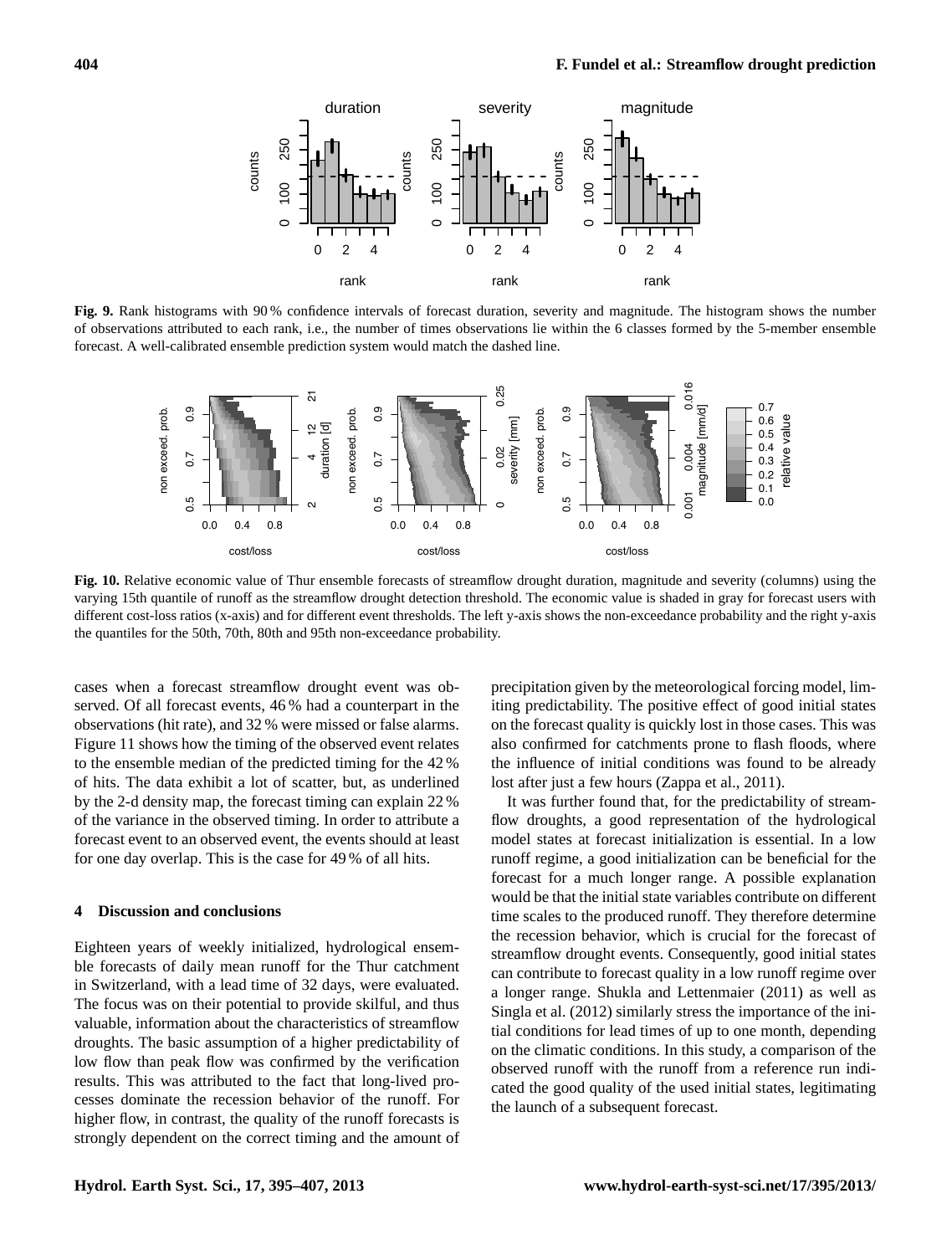

<span id="page-10-0"></span>**Fig. 11.** Observed vs. forecast lead times (median) of streamflow drought events. The center between the onset and offset of an event was chosen as the lead time. The background field is the estimated 2-d density (dimensionless). The black dots mark the events that overlap by at least 1 day with the observed event.

Having ensemble forecasts of the streamflow drought indices duration, severity and magnitude at hand was shown to provide additional value to end users. Using those forecasts results in an economic advantage, mostly independent of the duration, severity or magnitude of the event. Compared to daily forecasts, streamflow drought index forecasts are of reduced complexity, as they no longer contain information about the timing of the streamflow drought event. Hence, the forecast system is less penalized when the onset and offset of streamflow drought events are lagged compared to observations, which enhances the value of the forecasts. It was shown that streamflow drought index forecast can reach economical values greater 50 % for the more risk-averse users. A comparison of the forecast timing of drought events with the observed timing showed that this information gives only a rough estimate. The forecasts of streamflow drought indices can provide useful information about the characteristics of an upcoming event. The timing prediction should, however, be handled with caution.

The ensemble forecasts evaluated in this study were performed for a relatively large alpine catchment. This was chosen mainly in order to ensure the occurrence of longer periods of low streamflow, as in larger catchments runoff is not as strongly affected by small or local precipitation events. However, we also tested streamflow drought predictions for smaller alpine catchments. There, only shorter streamflow drought events could be evaluated and the value of these forecasts was found to be lower. Nevertheless, streamflow drought index forecasts can still be useful for smaller catchments.

When analyzing streamflow droughts on time scales of one month or longer, it is common to apply a smoothing of the observed or forecast streamflow time series. This should prevent counting shorter streamflow depletions as individual drought events, although they belong to the same larger-scale drought. Such a smoothing is not applied in this study as also short-term water shortages of one day can have an economical impact, independent on whether the single events are induced by a larger-scale drought event or not. Sectors prone to short-term streamflow droughts are, e.g., shipping, hydro-power production or power production in general as the cooling of many power plants depends on the availability of river water. Forecast users from those sectors could potentially benefit from forecast of short events, and this study investigates the potential of a hydrometeorological forecast system to predict them.

Further refinements could improve the predictability of streamflow droughts. The parameters of the hydrological model PREVAH were found by optimizing the predicted runoff subject to average flow volume. This is certainly not the best approach for streamflow drought forecasts and might introduce biases in predictions of the lower flow regime. Our findings, however, suggest that an operationally used hydrological prediction system, which is meant to give warnings primarily of peak flow, can without larger modifications also be suitable for forecasting streamflow droughts. Biases due to inadequate model parameterization can be partly addressed by a simple statistical post-processing, e.g., defining the streamflow drought threshold for the observed runoff from an observation climatology and for forecast runoff from past model predictions. More complex methods could be considered, but this was beyond the scope of this study.

The downscaling of the meteorological model could be further improved. In this study, the relatively coarse horizontal grid of the meteorological forcing model was downscaled to the grid of the hydrological model by a simple bilinear interpolation. A dynamic downscaling involving one or more nested regional models would be preferable. However, no such approach was available for the region and the forecast range of one month considered here.

The operational version of the meteorological forcing model VarEPS would offer 51 ensemble members compared to only 5 members from the reforecast. As a low number of ensemble members introduce low reliability in the forecast [\(Weigel et al.,](#page-12-29) [2007\)](#page-12-29), the here shown verification scores reflect the lower limit of what can be achieved with the full ensemble. Despite the limitations, ensemble forecasts of streamflow drought indices could provide a valuable basis for decision-making and be of economic value for forecast users.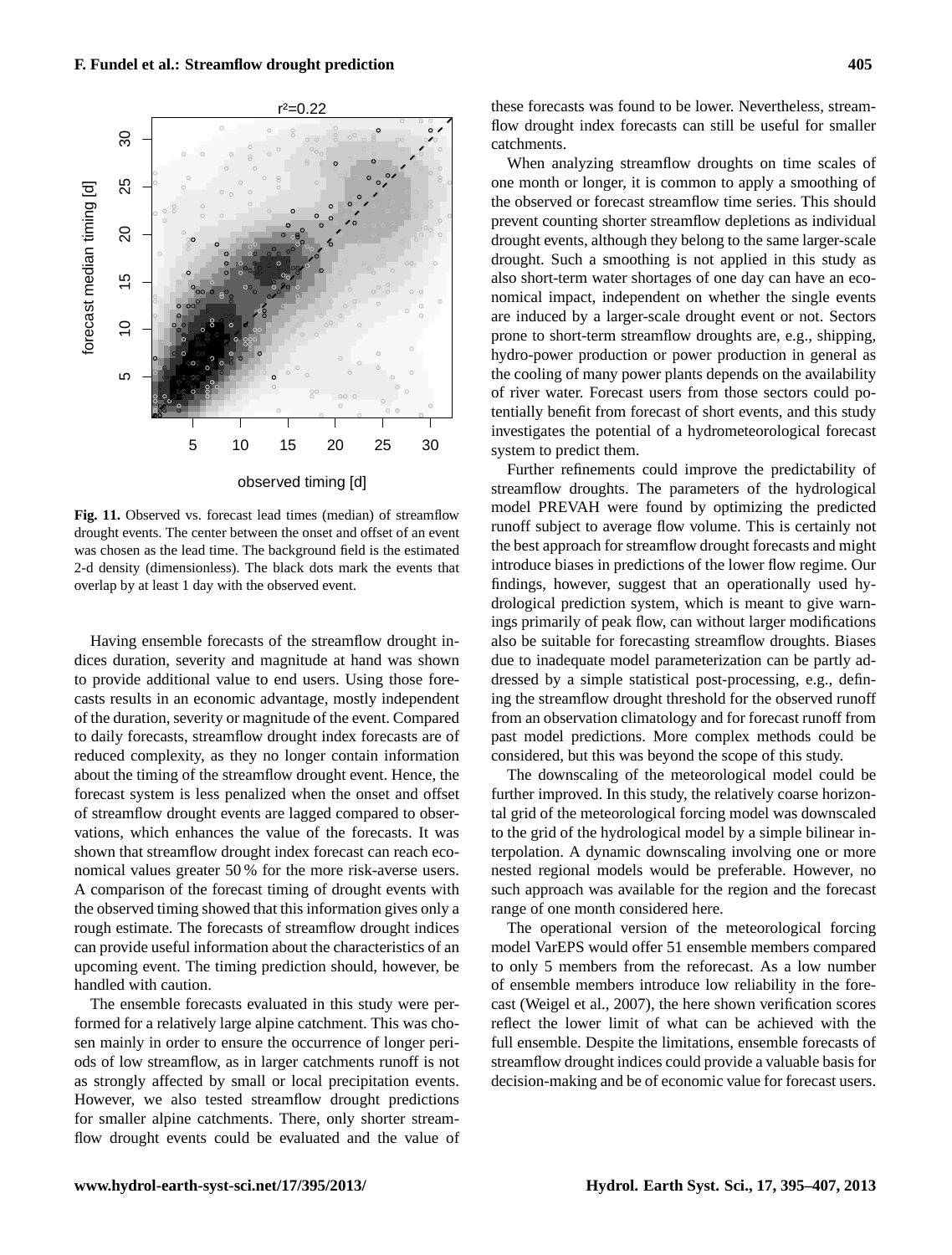*Acknowledgements.* Support from the Swiss National Research Program Sustainable Water Management (NRP 61 project DROUGHT-CH) is gratefully acknowledged. We also express our gratitude to ECMWF and MeteoSwiss for providing the necessary data.

Edited by: A. Gelfan

#### **References**

- <span id="page-11-27"></span>Beniston, M.: The 2003 heat wave in Europe: A shape of things to come? An analysis based on Swiss climatological data and model simulations, Geophys. Res. Lett., 31, L02202, [doi:10.1029/2003GL018857,](http://dx.doi.org/10.1029/2003GL018857) 2004.
- <span id="page-11-20"></span>Bergström, S. and Forsman, A.: Developement of a conceptual deterministic rainfall–runoff model, Nord. Hydrol., 4, 147–170, [doi:10.2166/nh.1973.012,](http://dx.doi.org/10.2166/nh.1973.012) 1973.
- <span id="page-11-6"></span>Bordi, I. and Sutera, A.: DROUGHT MONITORING AND FORE-CASTING AT LARGE SCALE, in: Methods and Tools for Drought Analysis and Management, edited by: Rossi, G., Vega, T., and Bonaccorso, B., Chap. 1, 3–27, Springer Netherlands, [doi:10.1007/978-1-4020-5924-7](http://dx.doi.org/10.1007/978-1-4020-5924-7_1) 1, 2007.
- <span id="page-11-12"></span>Cacciamani, C., Morgillo, A., Marchesi, S., and Pavan, V.: Monitoring and forecasting drought on a regional scale: Emilia-Romagna region, in: Methods and Tools for Drought Analysis and Management, edited by: Rossi, G., Vega, T., and Bonaccorso, B., Chap. 2, 29–48, Springer Netherlands, [doi:10.1007/978-1-4020-](http://dx.doi.org/10.1007/978-1-4020-5924-7_2) [5924-7](http://dx.doi.org/10.1007/978-1-4020-5924-7_2) 2, 2007.
- <span id="page-11-10"></span>Cancelliere, A., Mauro, G. D., Bonaccorso, B., and Rossi, G.: Drought forecasting using the Standardized Precipitation Index, Water Resour. Manag., 21, 801–819, [doi:10.1007/s11269-006-](http://dx.doi.org/10.1007/s11269-006-9062-y) [9062-y,](http://dx.doi.org/10.1007/s11269-006-9062-y) 2006.
- <span id="page-11-2"></span>Cebrián, A. C. and Abaurrea, J.: Risk measures for events with a stochastic duration: an application to drought analysis, Stoch. Env. Res. Risk A., 26, 971–981, [doi:10.1007/s00477-011-0521-](http://dx.doi.org/10.1007/s00477-011-0521-5) [5,](http://dx.doi.org/10.1007/s00477-011-0521-5) 2011.
- <span id="page-11-4"></span>Chung, C.-H. and Salas, J. D.: Drought Occurrence Probabilities and Risks of Dependent Hydrologic Processes, J. Hydrol. Eng., 5, 259–268, [doi:10.1061/\(ASCE\)1084-0699\(2000\)5:3\(259\),](http://dx.doi.org/10.1061/(ASCE)1084-0699(2000)5:3(259)) 2000.
- <span id="page-11-17"></span>Cloke, H. L. and Pappenberger, F.: Ensemble flood forecasting: A review, J. Hydrol., 375, 613–626, [doi:10.1016/j.jhydrol.2009.06.005,](http://dx.doi.org/10.1016/j.jhydrol.2009.06.005) 2009.
- <span id="page-11-23"></span>Fleig, A. K., Tallaksen, L. M., Hisdal, H., and Demuth, S.: A global evaluation of streamflow drought characteristics, Hydrol. Earth Syst. Sci., 10, 535–552, [doi:10.5194/hess-10-535-2006,](http://dx.doi.org/10.5194/hess-10-535-2006) 2006.
- <span id="page-11-9"></span>Fleig, A. K., Tallaksen, L. M., Hisdal, H., and Hannah, D. M.: Regional hydrological drought in north-western Europe: linking a new Regional Drought Area Index with weather types, Hydrol. Process., 25, 1163–1179, [doi:10.1002/hyp.7644,](http://dx.doi.org/10.1002/hyp.7644) 2011.
- <span id="page-11-16"></span>Fundel, F. and Zappa, M.: Hydrological Ensemble Forecasting in Mesoscale Catchments: Sensitivity to Initial Conditions and Value of Reforecasts, Water Resour. Res., 47, 1–15, [doi:10.1029/2010WR009996,](http://dx.doi.org/10.1029/2010WR009996) 2011.
- <span id="page-11-18"></span>Gurtz, J., Baltensweiler, A., and Lang, H.: Spatially distributed hydrotope-based modelling of evapotranspiration and runoff in mountainous basins, Hydrol. Process., 13, 2751–2768, [doi:10.1002/\(SICI\)1099-](http://dx.doi.org/10.1002/(SICI)1099-1085(19991215)13:17<2751::AIDHYP897>3.3.CO;2-F)

[1085\(19991215\)13:17](http://dx.doi.org/10.1002/(SICI)1099-1085(19991215)13:17<2751::AIDHYP897>3.3.CO;2-F)<2751::AIDHYP897>3.3.CO;2-F, 1999.

- <span id="page-11-0"></span>Heim Jr., R. R.: A Review of Twentieth-Century Drought Indices Used in the United States, B. Am. Meteorol. Soc., 83, 1149– 1165, 2002.
- <span id="page-11-15"></span>Hirschberg, P. A., Abrams, E., Bleistein, A., Bua, W., Monache, L. D., Dulong, T. W., Gaynor, J. E., Glahn, B., Hamill, T. M., Hansen, J. A., Hilderbrand, D. C., Hoffman, R. N., Morrow, B. H., Philips, B., Sokich, J., and Stuart, N.: A Weather and Climate Enterprise Strategic Implementation Plan for Generating and Communicating Forecast Uncertainty Information, B. Am. Meteorol. Soc., 92, 1651–1666, [doi:10.1175/BAMS-D-11-](http://dx.doi.org/10.1175/BAMS-D-11-00073.1) [00073.1,](http://dx.doi.org/10.1175/BAMS-D-11-00073.1) 2011.
- <span id="page-11-21"></span>Hisdal, H. and Tallaksen, L. M.: Technical Report to the ARIDE project No. 6 Drought Event Definition, Tech. Rep. 6, University of Oslo, 2000.
- <span id="page-11-22"></span>Hisdal, H., Stahl, K., Tallaksen, L. M., and Demuth, S.: Have streamflow droughts in Europe become more severe or frequent?, Int. J. Climatol., 21, 317–333, [doi:10.1002/joc.619,](http://dx.doi.org/10.1002/joc.619) 2001.
- <span id="page-11-11"></span>Hwang, Y. and Carbone, G. J.: Ensemble Forecasts of Drought Indices Using a Conditional Residual Resampling Technique, J. Appl. Meteorol. Clim., 48, 1289–1301, [doi:10.1175/2009JAMC2071.1,](http://dx.doi.org/10.1175/2009JAMC2071.1) 2009.
- <span id="page-11-19"></span>Jaun, S. and Ahrens, B.: Evaluation of a probabilistic hydrometeorological forecast system, Hydrol. Earth Syst. Sci., 13, 1031– 1043, [doi:10.5194/hess-13-1031-2009,](http://dx.doi.org/10.5194/hess-13-1031-2009) 2009.
- <span id="page-11-7"></span>Kim, T.-W. and Valdés, J. B.: Nonlinear Model for Drought Forecasting Based on a Conjunction of Wavelet Transforms and Neural Networks, J. Hydrol. Eng., 8, 319–328, [doi:10.1061/\(ASCE\)1084-0699\(2003\)8:6\(319\),](http://dx.doi.org/10.1061/(ASCE)1084-0699(2003)8:6(319)) 2003.
- <span id="page-11-26"></span>Kirchner, J. W.: Catchments as simple dynamical systems: Catchment characterization, rainfall-runoff modeling, and doing hydrology backward, Water Resour. Res., 45, 1–34, [doi:10.1029/2008WR006912,](http://dx.doi.org/10.1029/2008WR006912) 2009.
- <span id="page-11-13"></span>Li, H., Luo, L., and Wood, E. F.: Seasonal hydrologic predictions of low-flow conditions over eastern USA during the 2007 drought, Atmos. Sci. Lett., 9, 61–66, [doi:10.1002/asl.182,](http://dx.doi.org/10.1002/asl.182) 2008.
- <span id="page-11-3"></span>Lohani, V. K. and Loganathan, G. V.: An early warning system for drought management using the palmer drought index, J. Am. Water Resour. As., 33, 1375–1386, [doi:10.1111/j.1752-](http://dx.doi.org/10.1111/j.1752-1688.1997.tb03560.x) [1688.1997.tb03560.x,](http://dx.doi.org/10.1111/j.1752-1688.1997.tb03560.x) 1997.
- <span id="page-11-14"></span>Luo, L. and Wood, E. F.: Monitoring and predicting the 2007 U.S. drought, Geophys. Res. Lett., 34, 1–6, [doi:10.1029/2007GL031673,](http://dx.doi.org/10.1029/2007GL031673) 2007.
- <span id="page-11-25"></span>Mason, S. J. and Weigel, A. P.: A Generic Forecast Verification Framework for Administrative Purposes, Mon. Weather Rev., 137, 331–349, [doi:10.1175/2008MWR2553.1,](http://dx.doi.org/10.1175/2008MWR2553.1) 2009.
- <span id="page-11-5"></span>Mishra, A. K. and Desai, V. R.: Drought forecasting using stochastic models, Stoch. Env. Res. Risk A., 19, 326–339, [doi:10.1007/s00477-005-0238-4,](http://dx.doi.org/10.1007/s00477-005-0238-4) 2005.
- <span id="page-11-8"></span>Mishra, A. K. and Desai, V.: Drought forecasting using feedforward recursive neural network, Ecol. Modell., 198, 127–138, [doi:10.1016/j.ecolmodel.2006.04.017,](http://dx.doi.org/10.1016/j.ecolmodel.2006.04.017) 2006.
- <span id="page-11-24"></span>Mishra, A. K. and Singh, V. P.: A review of drought concepts, J. Hydrol., 391, 202–216, [doi:10.1016/j.jhydrol.2010.07.012,](http://dx.doi.org/10.1016/j.jhydrol.2010.07.012) 2010.
- <span id="page-11-1"></span>Moreira, E., Coelho, C., Paulo, A., Pereira, L., and Mexia, J.: SPIbased drought category prediction using loglinear models, J. Hydrol., 354, 116–130, [doi:10.1016/j.jhydrol.2008.03.002,](http://dx.doi.org/10.1016/j.jhydrol.2008.03.002) 2008.